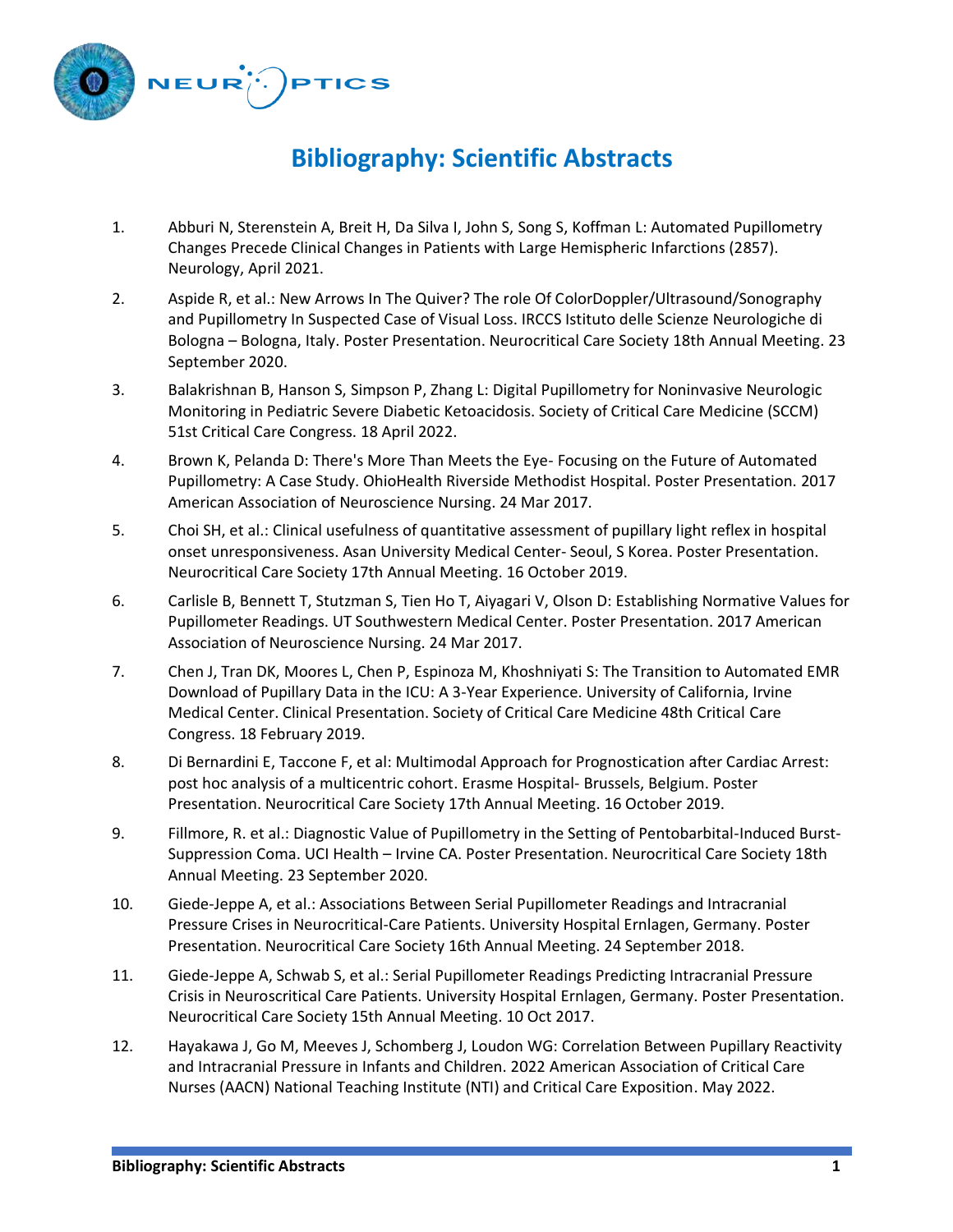

- 13. Koehn J: Associations Between Pupillary Reactivity and Intracranial Pressure in ICH Patients. Universitätsklinikum Erlangen – Erlangen, Germany. Poster Presentation. Neurocritical Care Society 17th Annual Meeting. 16 October 2019.
- 14. Mamdani A, Aiyagari V, Olson D: Pupillometry as a predictor of outcome after hemicraniectomy. UT Southwestern Medical Center. Poster Presentation. American Academy of Neurology  $71<sup>st</sup>$ Annual Meeting. May 2019.
- 15. Mayne E, Hirsch K, Mlynash M, Hobbs K, Venkat C: Changes in Quantitative Pupillary Reaction During Diagnosis and Treatment of Symptomatic Intracranial Hypotension. Stanford University. Poster Presentation. Neurocritical Care Society 15th Annual Meeting. 10 Oct 2017.
- 16. McCredie VA, et al.: Implementation of Newly Adopted Technology in Neurocritical Care: A Usability Study of an Automated Pupillometer. University Health Network – Toronto, Canada. Poster Presentation. Neurocritical Care Society 17th Annual Meeting. 16 October 2019.
- 17. McGetrick M, Olson D, Vashisht A, Kim R, Miles D: Predicting Outcomes with Pupillometry in Critically Ill Children (KIDS-POP). Society of Critical Care Medicine (SCCM) 51st Critical Care Congress. 18 April 2022.
- 18. Muroi C, et al.: Portable Infrared Pupillometer in Patients with Subarachnoid Hemorrhage: Prognostic Value and Circadian Rhythm of the "Neurological Pupil Index." University of Zurich-Switzerland. Poster Presentation. Neurocritical Care Society 16th Annual Meeting. 24 September 2018.
- 19. Neerukonda SV, Schneider NJ, Aiyagari V, Olson D: Differences in Left and Right Pupillary Function is a Prognostic of Neurological Deterioration. 2022 American Association of Neuroscience Nurses (AANN) Neuroscience Advanced Practice Provider (Neuro-APP) Educational Conference. January 2022
- 20. Olson D, et al.: Insuring the Integrity of Clinical Registries: An Example of Cleaning a Large Multicenter Neurologically Ill Patient Database. UT Southwestern. Poster Presentation. Neurocritical Care Society 17th Annual Meeting. 16 October 2019.
- 21. Olson D, et al.: The Impact of Increased Intracranial Pressure on Pupillometry: A Replication Study. UT Southwestern. Poster Presentation. Neurocritical Care Society 17th Annual Meeting. 16 October 2019.
- 22. Olson D, Aiyagari V, Carlisle B, Tien Ho T, Stutzman S: Eye Color Does Not Alter Automated Pupillometry Readings. UT Southwestern Medical Center. Poster Presentation. Mayo Clinic Neuro and Intensive Care Workshop. 5 May 2017.
- 23. Olson D, Aiyagari V, Carlisle B, Tien Ho T, Stutzman S: Normative Data of Pupillary Reading in Neurocritical Care Patients. UT Southwestern Medical Center. Poster Presentation. 12th Annual Congress of the World Federation of Neuroscience Nurses. 20 Sep 2017.
- 24. Osman M, Stutzman S, Atem F, Howard A, Ortega-Perez S, Olson D, Aiyagari V: Correlation of Objective Pupillometry to Midline Shift in Acute Stroke Patients. University of Texas-Southwestern. Poster Presentation. Neurocritical Care Society 16th Annual Meeting. 24 September 2018.
- 25. Ong C et al.: Quantitative Pupillometry and Radiographic Midbrain Compression. Boston Medical Center, Boston, MA. Poster Presentation. Neurocritical Care Society 17th Annual Meeting. 16 October 2019.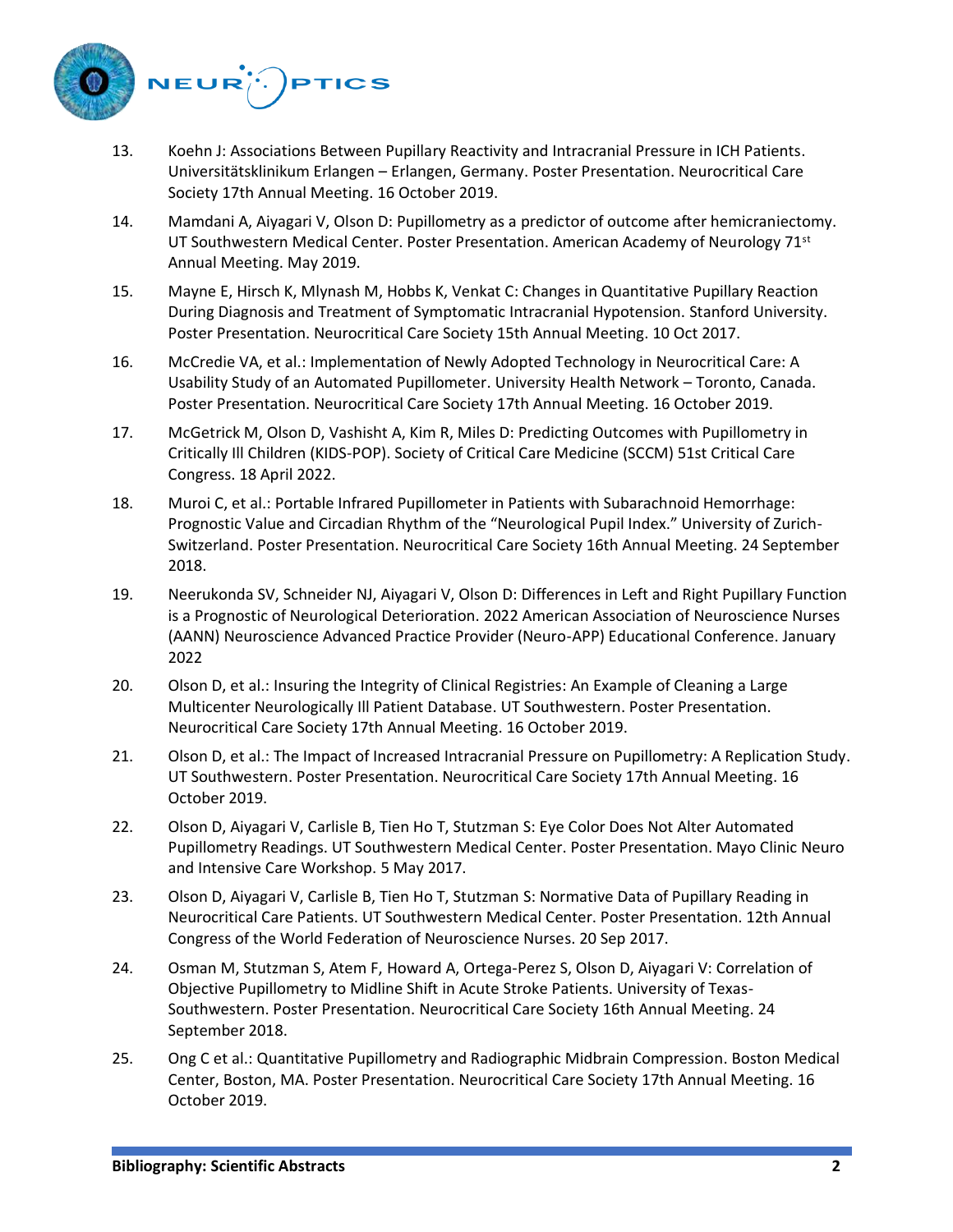

- 26. Ong C, et al.: Effect of Hyperosmolar Medication on Quantitative Pupil Metrics in Neurological Critical Illness. Boston Medical Center. Poster Presentation. Neurocritical Care Society 16th Annual Meeting. 24 September 2018.
- 27. Ong C, Hutch M, Kim A, Zafar S, Stelios S: Range of Quantitative Pupillometry Measurements and its Association with Traditional Metrics in the Neuro ICU. Massachusetts General Hospital, Brigham and Women's Hospital. Poster Presentation. Neurocritical Care Society 15th Annual Meeting. 10 Oct 2017.
- 28. Peluso, L, Taccone F, et al.: A Multimodal Approach for Prognostication of Post Anoxic Brain Injury. Erasme Hospital – Brussels, Belgium. Poster Presentation. Neurocritical Care Society 17th Annual Meeting. 16 October 2019.
- 29. Riker R, et al.: Midbrain Injury is Common in Patients with Abnormal Pupillary Light Reflex After Cardiac Arrest. Maine Medical Center, Portland ME. Poster Presentation. Neurocritical Care Society 17th Annual Meeting. 16 October 2019.
- 30. Riker R, Sawyer M, Fischman V, Stone P, May T, Lord C, Eldridge A, Seder D: Quantitative Pupillometry Data After Adult Cardiac Arrest: An Observational Study. Maine Medical Center, Kenyon College, Tufts University School of Medicine. Poster Presentation. 2018 Society of Critical Care Medicine Congress. 26 Feb 2018.
- 31. Romagnosi F, Bernini A, Bongiovanni F, Iaquaniello C, Miroz JP, Citerio G, Taccone FS, Oddo M: Neurological pupil index for coma prognostication in critically ill patients with non-anoxic brain injury. CHUV, Lausanne, Switzerland. Poster Presentation. 2021 Euro Neuro e-congress held virtually. 14 April 2021.
- 32. Sanabria LM, Peluso L, Moro Salihovic B, Creteur J, Vincent JL, Gaspard N, Taccone FS: A Multimodal Approach for Prognostication of Post-Anoxic Brain Injury: Beyond the Guidelines. Erasme Hospital – Brussels, Belgium. Poster Presentation. Neurocritical Care Society 16th Annual Meeting. 24 September 2018.
- 33. Sawyer M, Lucas L, May T, Lord C, Seder D, Riker R: Neurological Pupil Index Predicts Neurological Outcome Early After Cardiac Arrest: An Observational Study. Maine Medical Center. Poster Presentation. Neurocritical Care Society 15th Annual Meeting. 10 Oct 2017.
- 34. Sawyer M, Riker R, May T, Fishchman V, Stone P, Eldridge A, Lord C, Lucas F, Seder D: Very Early Pupillometry, EEG Supression, and BIS Data Predict Outcome 6 Hours Post Cardiac Arrest. Kenyon College, Maine Medical Center, Tufts University School of Medicine. Poster Presentation. 2018 Society of Critical Care Medicine Congress. 26 Feb 2018.
- 35. Schachter, M. et al.: Continuous EEG and Pupillometry Abnormalities in Acute Liver Failure. Emory School of Medicine – Atlanta, GA. Poster Presentation. Neurocritical Care Society 18th Annual Meeting. 23 September 2020.
- 36. Stutzman S, Aiyagari V, Hill M, Miller C, Atem F, Olson D: Incongruence in Constriction Velocity and Neurological Pupil Index. UT Southwestern, OhioHealth Riverside Methodist Hospital. Poster Presentation. Neurocritical Care Society 15th Annual Meeting. 10 Oct 2017.
- 37. Taccone FS, Pozzebon S, Moro Salihovic B, Vincent JL, Creteur J: Non-Invasive Estimation of Intracranial Hypertension: A Multimodal Approach. Erasme Hospital – Brussels, Belgium. Poster Presentation. Neurocritical Care Society 16th Annual Meeting. 24 September 2018.